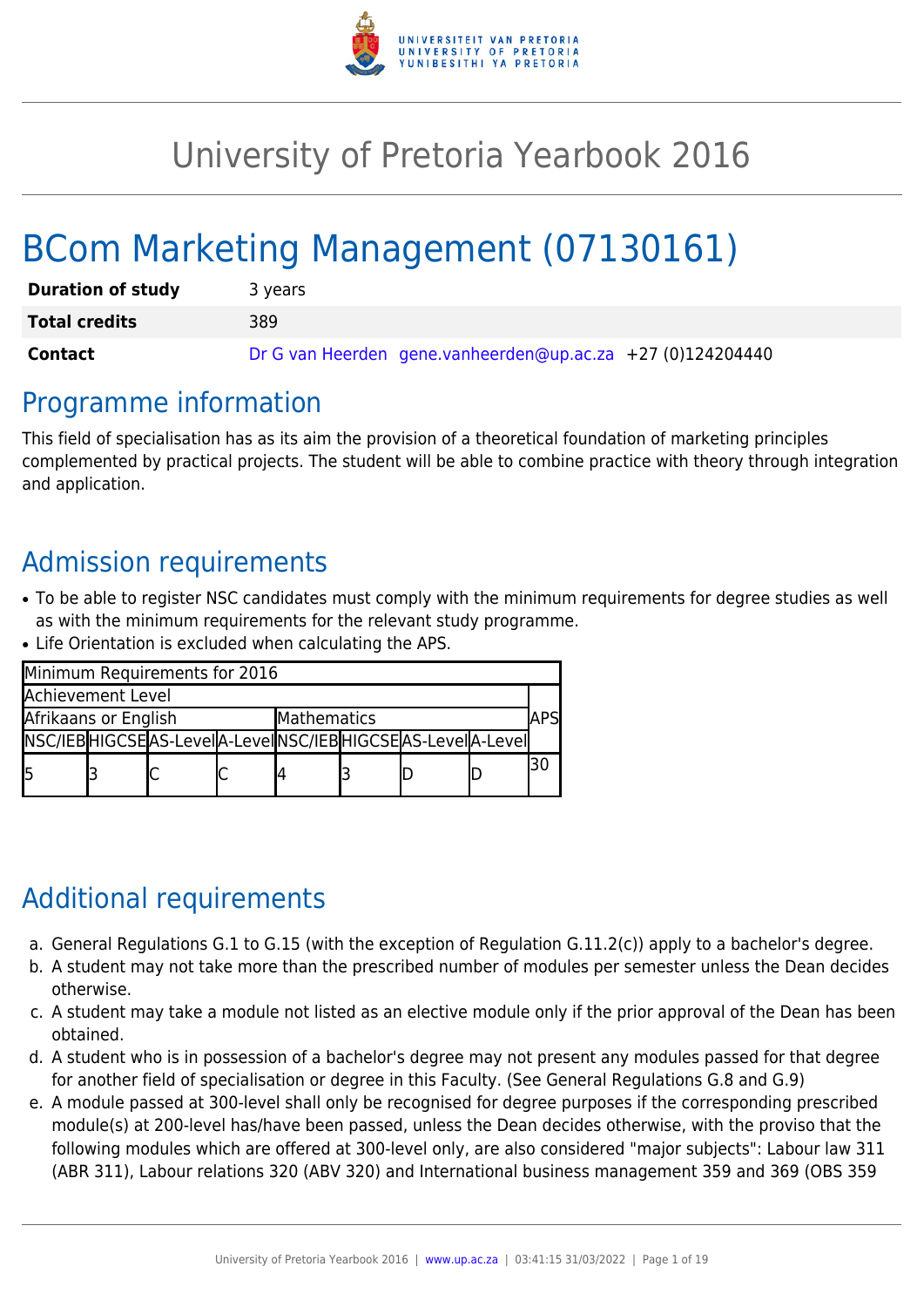

and 369); only two 14-week modules, or the equivalent thereof, that are not preceded by the 100- and 200 level modules, may be taken for degree purposes. In other words, at least four 14-week modules must be taken at 300-level that are preceded by the 100- and 200-level, except for modules offered on 200- and 300 level only.

- f. A module already passed may only be repeated with the approval of the Dean.
- g. A module passed may not be taken into account for more than one degree or field of specialisation.
- h. It remains the student's responsibility to ascertain, prior to registration, whether all the modules he/she intends taking can be accommodated in the class, test and examination timetables.
- i. The Faculty of Economic and Management Sciences supports an outcomes-based education system and places a high premium on the development of specific academic competences. Class attendance in all modules and for the full duration of all programmes is therefore compulsory for all students.
- j. The Dean has the right of authorisation regarding matters not provided for in the General Regulations or the Faculty Regulations.

## Other programme-specific information

#### **Note: See the alphabetical list of modules for prerequisites of all modules.**

- FRK 122 is a terminating module. Candidates will not be able to continue with Financial accounting in the second or third year.
- FBS 212 and 222 are terminating modules. Candidates will not be able to continue with Financial management at 300 level.
- BEM 256, BEM 356 and BEM 315 are presented in English only to BCom (Marketing Management) students exclusively.

#### **Specialisation modules:** BEM 314, 315, 321 and OBS 320.

#### **"Major subject"**

To be considered a "major subject" the equivalent of four 14-week modules, including two at 300-level, must be passed provided that:

- the following modules which are offered at 300-level only, are also considered "major subjects": Labour law 311 (ABR 311), Labour relations 320 (ABV 320), and International business management 359 and 369 (OBS 359 and 369);
- only two 14-week modules, or the equivalent thereof, that are not preceded by the 100- and 200-level modules, may be taken for degree purposes. In other words, at least four 14-week modules must be taken at 300-level that are preceded by the 100- and 200-level, except for modules offered on 200- and 300-level only.

### Promotion to next study year

According to General Regulation G.3 students have to comply with certain requirements as set by the Faculty Board.

- a. A student must pass at least 4 core semester or 2 core year modules to be admitted to the subsequent year of study.
- b. If a student has passed less than the required minimum of 4 core semester or 2 core year modules, he/she will not be readmitted to the Faculty of Economic and Management Sciences. Such a student may apply in writing to the Faculty's Admissions Committee to be readmitted conditionally – with the proviso that the Admissions Committee may set further conditions with regards to the student's academic progress. The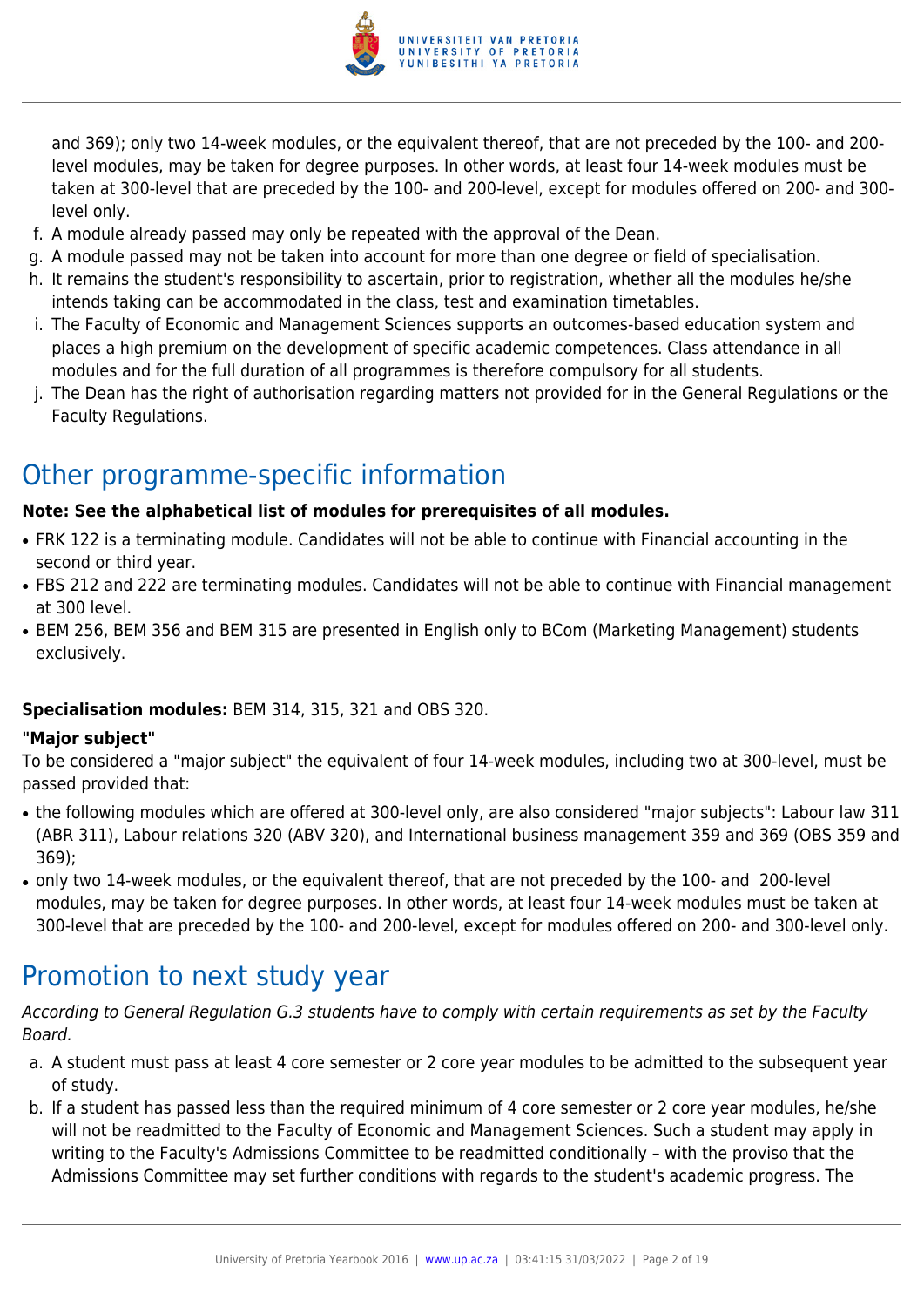

Faculty's Admissions Committee may deny a student's application for readmission.

- c. If a student has been readmitted conditionally, his/her academic progress will be monitored after the first semester examinations to determine whether he/she has complied with the requirements set by the Admissions Committee. If not, his/her studies will be suspended.
- d. A student whose studies have been suspended because of his/her poor academic performance has the right to appeal against the decision of the Faculty's Admissions Committee.
- e. A student may be refused promotion to a subsequent year of study if the prescribed tuition fees are not paid.
- f. A student may be refused admission to the examination, or promotion to a subsequent year of study or promotion in a module (if applicable) if he/ she fails to fulfil the attendance requirements. Class attendance in all modules and for the full duration of all programmes is compulsory for all students.

## Pass with distinction

- a. A degree may be awarded with distinction provided the candidate meets the following criteria:
- i. Completes the degree within three years;
- ii. Obtains a Cumulative Grade Point Average CGPA) of 75%;
- iii. Repeated passed modules will not be considered. The initial pass mark of module will be used when calculating the GPA.
- b. Transferees from other faculties and from other universities who still complete their bachelor degrees (including credits transferred and recognised from the degrees they registered for originally) within three years will be considered as exceptional cases by the Dean.
- c. The GPA will be not be rounded up to a whole number.
- d. Exceptional cases will be considered by the Dean.

### General information

#### **Minimum requirements for bachelor's degrees; semester and year modules; new regulations**

- 1. Students who commenced their studies before 2015 must complete the programme in terms of the curriculum of the year in which they commenced their studies, or in terms of the curriculum of the year in which they switched to their current field of specialisation. Students who prefer to do so may, however, apply to change over to the latest curriculum, but then they should comply with all the requirements thereof and they may not revert to the regulations of an earlier year.
- 2. Students who are registering for a degree programme for the first time in 2015 must take the modules indicated under the particular field of specialisation.

**Please note**: Only two 14-week modules, or the equivalent thereof, that are not preceded by the 100- and 200 level modules, may be taken for degree purposes. In other words, at least four 14-week modules must be taken at 300-level that are preceded by the 100- and 200-level, except for modules offered on 200- and 300-level only. It is thus the responsibility of students to ensure before registration, that their curricula comply with all the requirements of the applicable regulations.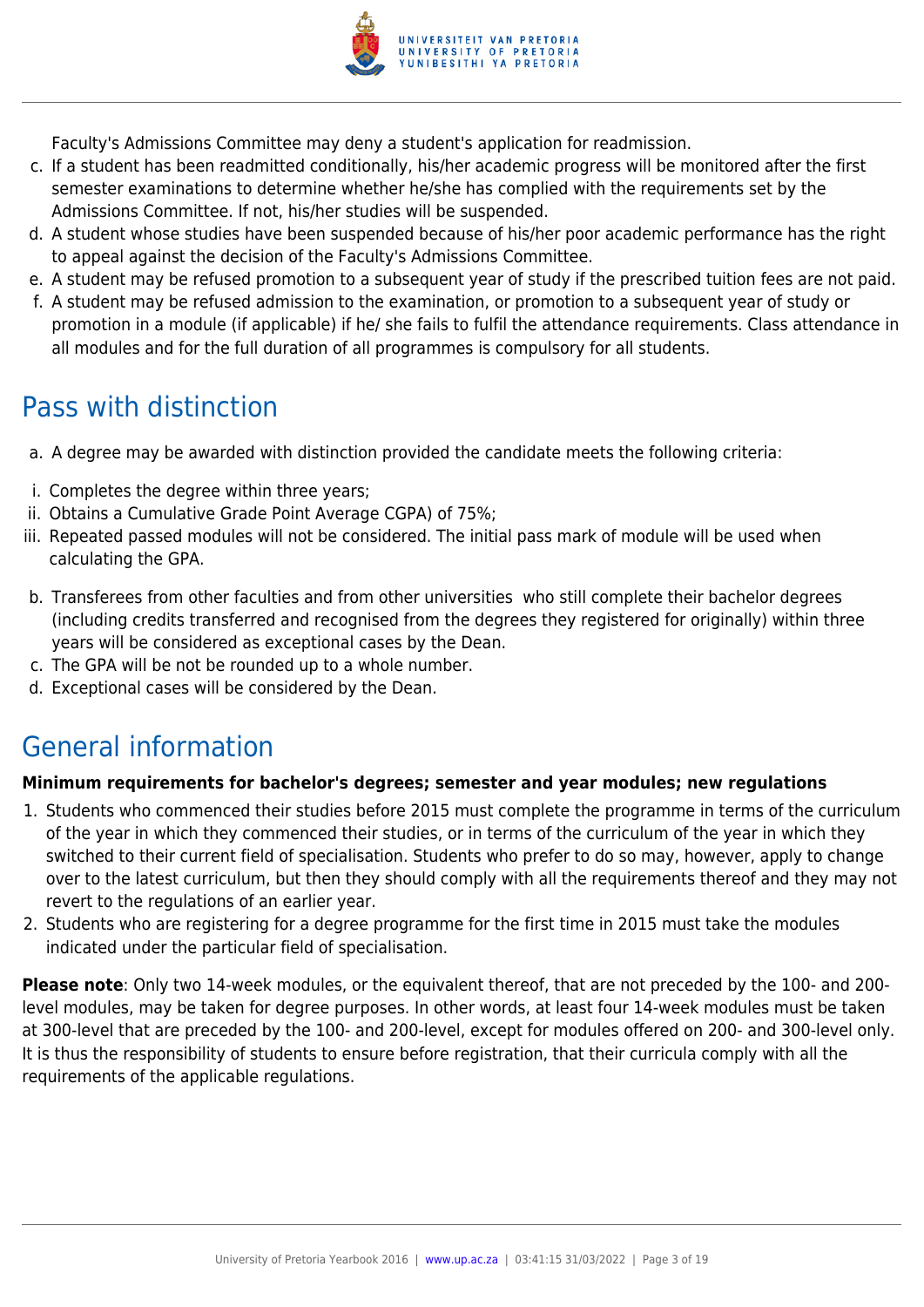

## Curriculum: Year 1

**Minimum credits: 126**

### **Fundamental modules**

#### **Academic information management 101 (AIM 101)**

| <b>Module credits</b>         | 6.00                                                                                                                                                                                                                                                                                                                                                     |
|-------------------------------|----------------------------------------------------------------------------------------------------------------------------------------------------------------------------------------------------------------------------------------------------------------------------------------------------------------------------------------------------------|
| <b>Service modules</b>        | Faculty of Engineering, Built Environment and Information Technology<br><b>Faculty of Education</b><br>Faculty of Economic and Management Sciences<br><b>Faculty of Humanities</b><br>Faculty of Law<br><b>Faculty of Health Sciences</b><br>Faculty of Natural and Agricultural Sciences<br>Faculty of Theology<br><b>Faculty of Veterinary Science</b> |
| <b>Prerequisites</b>          | No prerequisites.                                                                                                                                                                                                                                                                                                                                        |
| <b>Contact time</b>           | 2 lectures per week                                                                                                                                                                                                                                                                                                                                      |
| Language of tuition           | Both Afr and Eng                                                                                                                                                                                                                                                                                                                                         |
| <b>Academic organisation</b>  | <b>Information Science</b>                                                                                                                                                                                                                                                                                                                               |
| <b>Period of presentation</b> | Semester 1                                                                                                                                                                                                                                                                                                                                               |

#### **Module content**

Find, evaluate, process, manage and present information resources for academic purposes using appropriate technology. Apply effective search strategies in different technological environments. Demonstrate the ethical and fair use of information resources. Integrate 21st-century communications into the management of academic information.

#### **Academic literacy for Economic and Management Sciences 124 (ALL 124)**

| <b>Module credits</b>         | 6.00                                               |
|-------------------------------|----------------------------------------------------|
| <b>Service modules</b>        | <b>Faculty of Economic and Management Sciences</b> |
| <b>Prerequisites</b>          | No prerequisites.                                  |
| <b>Contact time</b>           | 2 lectures per week                                |
| <b>Language of tuition</b>    | English                                            |
| <b>Academic organisation</b>  | Unit for Academic Literacy                         |
| <b>Period of presentation</b> | Semester 1 and Semester 2                          |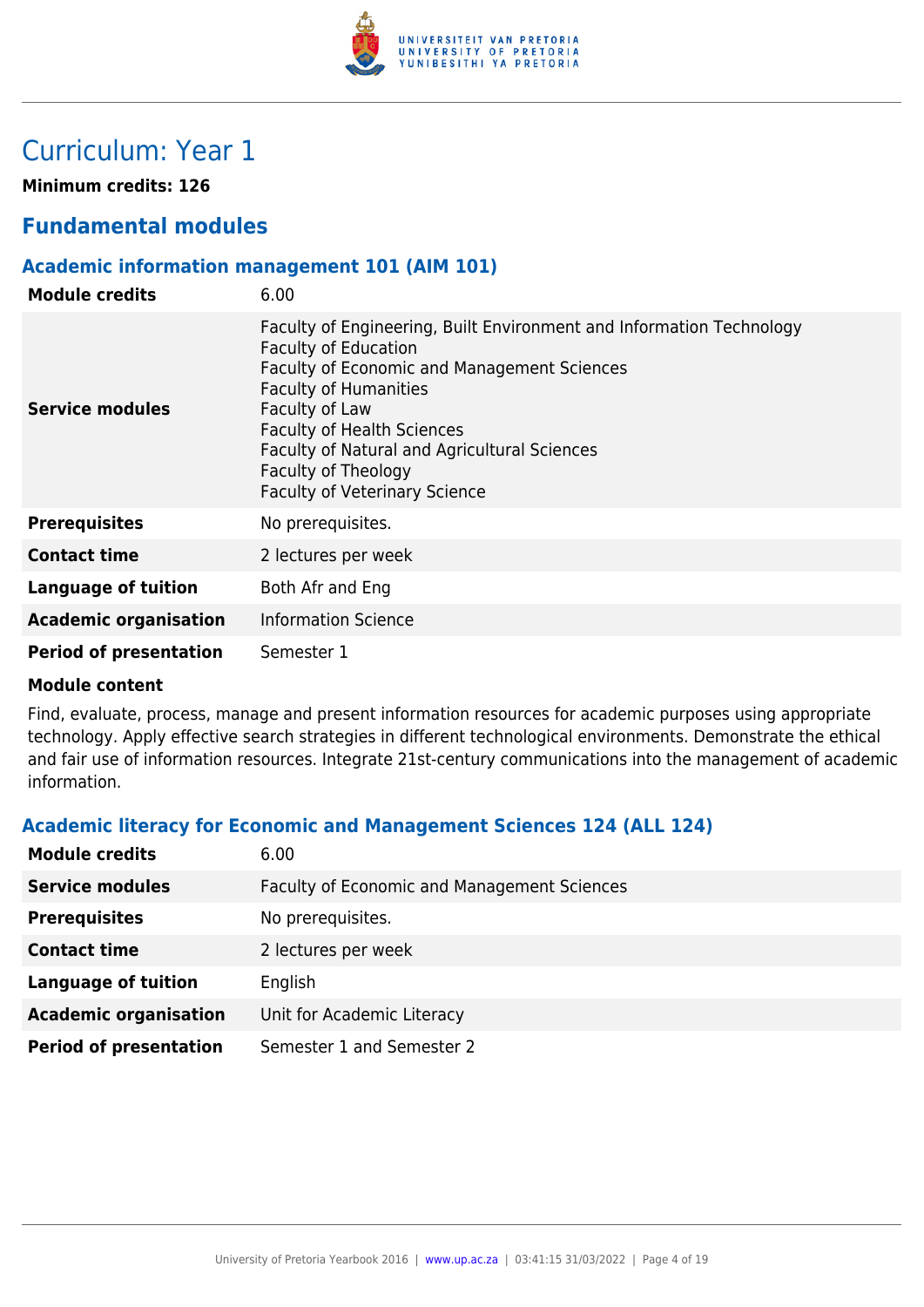

This module intends to equip students with the competence in reading and writing required in the four high impact modules: Business Management, Financial Accounting, Statistics and Economics. Students will also be equipped to interpret and draw figures and graphs and to do computations and manage relevant formulas. During Semester 1 students engage with the online computer program MyFoundationsLab individually in a flexible learning environment, and during Semester 2 they attend the scheduled contact sessions and do the coursework. This module is offered by the Faculty of Humanities.

#### **Academic orientation 107 (UPO 107)**

| <b>Module credits</b>         | 0.00                     |
|-------------------------------|--------------------------|
| Language of tuition           | Double Medium            |
| <b>Academic organisation</b>  | <b>EMS Dean's Office</b> |
| <b>Period of presentation</b> | Year                     |

### **Core modules**

#### **Principles of marketing management 110 (BEM 110)**

| <b>Module credits</b>         | 10.00                                                                                                                                                |
|-------------------------------|------------------------------------------------------------------------------------------------------------------------------------------------------|
| <b>Service modules</b>        | Faculty of Engineering, Built Environment and Information Technology<br><b>Faculty of Humanities</b><br>Faculty of Natural and Agricultural Sciences |
| <b>Prerequisites</b>          | No prerequisites.                                                                                                                                    |
| <b>Language of tuition</b>    | Both Afr and Eng                                                                                                                                     |
| <b>Academic organisation</b>  | <b>Marketing Management</b>                                                                                                                          |
| <b>Period of presentation</b> | Semester 1                                                                                                                                           |

#### **Module content**

Principles of marketing management and marketing instruments, customer centricity, the process of marketing management, market segmentation, positioning and marketing information systems, environmental analysis, identification of target markets, value creation, positioning strategies, consumer behaviour, relationship marketing, relationship intention, application of product, price, marketing communication and distribution strategies.

#### **Economics 110 (EKN 110)**

| <b>Module credits</b>  | 10.00                                                                                                                                                                               |
|------------------------|-------------------------------------------------------------------------------------------------------------------------------------------------------------------------------------|
| <b>Service modules</b> | Faculty of Engineering, Built Environment and Information Technology<br><b>Faculty of Education</b><br><b>Faculty of Humanities</b><br>Faculty of Natural and Agricultural Sciences |
| <b>Prerequisites</b>   | No prerequisites.                                                                                                                                                                   |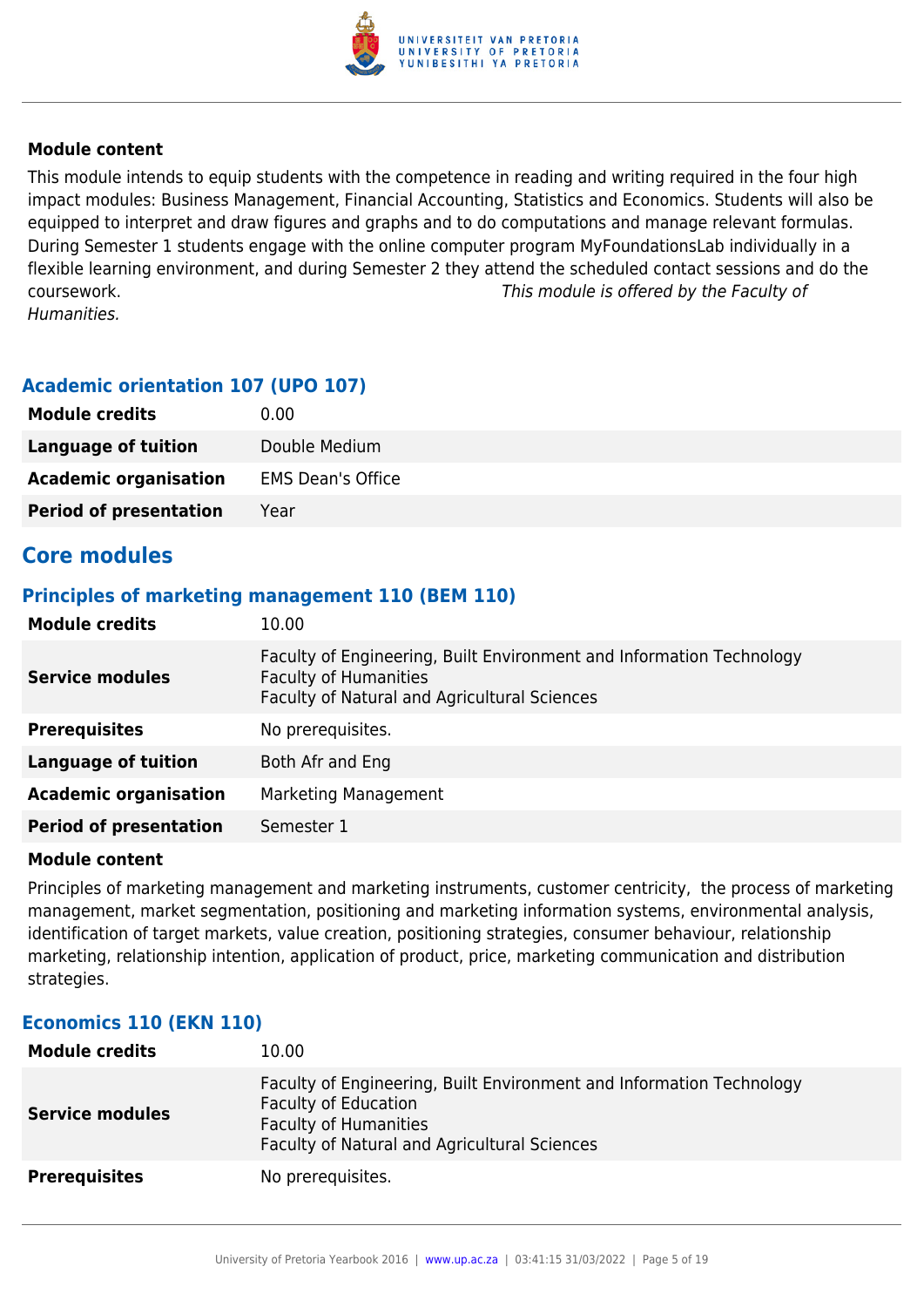

| <b>Contact time</b>           | 2 lectures per week, 1 discussion class per week |
|-------------------------------|--------------------------------------------------|
| Language of tuition           | Both Afr and Eng                                 |
| <b>Academic organisation</b>  | Economics                                        |
| <b>Period of presentation</b> | Semester 1                                       |

This module deals with the core principles of economics. A distinction between macroeconomics and microeconomics is made. A discussion of the market system and circular flow of goods, services and money is followed by a section dealing with microeconomic principles, including demand and supply analysis, consumer behaviour and utility maximisation, production and the costs thereof, and the different market models and firm behaviour. Labour market institutions and issues, wage determination, as well as income inequality and poverty are also addressed. A section of money, banking, interest rates and monetary policy concludes the course.

#### **Economics 120 (EKN 120)**

| <b>Module credits</b>         | 10.00                                                                                                                                                                               |
|-------------------------------|-------------------------------------------------------------------------------------------------------------------------------------------------------------------------------------|
| Service modules               | Faculty of Engineering, Built Environment and Information Technology<br><b>Faculty of Education</b><br><b>Faculty of Humanities</b><br>Faculty of Natural and Agricultural Sciences |
| <b>Prerequisites</b>          | EKN 110 GS or EKN 113 GS and at least 4 (50-59%) in Mathematics in the Grade<br>12 examination or 60% in STK 113 and concurrently registered for STK 123                            |
| <b>Contact time</b>           | 2 lectures per week, 1 discussion class per week                                                                                                                                    |
| <b>Language of tuition</b>    | Both Afr and Eng                                                                                                                                                                    |
| <b>Academic organisation</b>  | <b>Economics</b>                                                                                                                                                                    |
| <b>Period of presentation</b> | Semester 2                                                                                                                                                                          |

#### **Module content**

This module deals with the core principles of economics, especially macroeconomic measurement the private and public sectors of the South African economy receive attention, while basic macroeconomic relationships and the measurement of domestic output and national income are discussed. Aggregate demand and supply analysis stands core to this course which is also used to introduce students to the analysis of economic growth, unemployment and inflation. The microeconomics of government is addressed in a separate section, followed by a section on international economics, focusing on international trade, exchange rates and the balance of payments. The economics of developing countries and South Africa in the global economy conclude the course.

| <b>Module credits</b>  | 10.00                                                                                                                                                                 |
|------------------------|-----------------------------------------------------------------------------------------------------------------------------------------------------------------------|
| <b>Service modules</b> | Faculty of Engineering, Built Environment and Information Technology<br><b>Faculty of Education</b><br>Faculty of Law<br>Faculty of Natural and Agricultural Sciences |
| <b>Prerequisites</b>   | No prerequisites.                                                                                                                                                     |

#### **Financial accounting 111 (FRK 111)**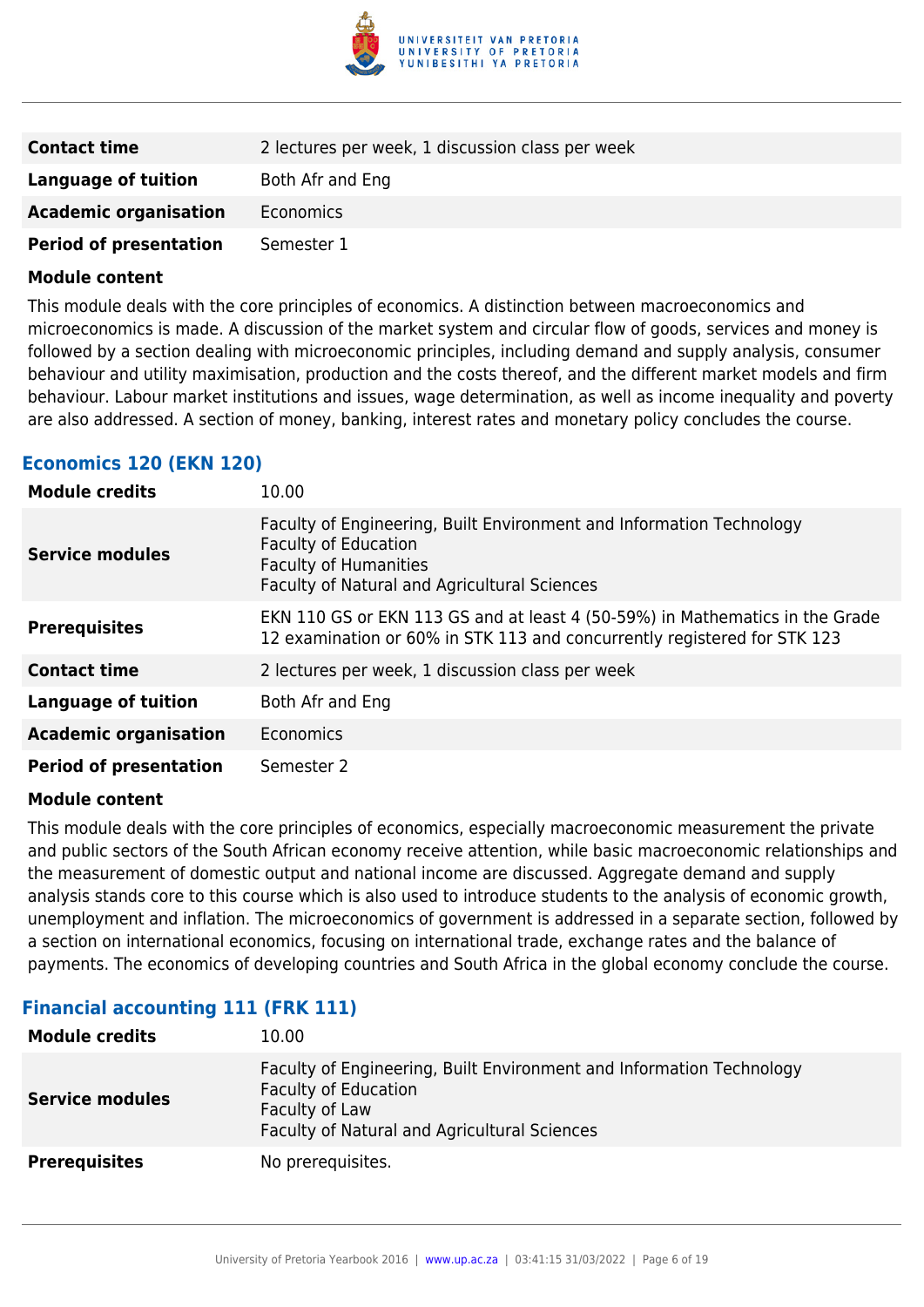

| <b>Contact time</b>           | 4 lectures per week |
|-------------------------------|---------------------|
| Language of tuition           | Both Afr and Eng    |
| <b>Academic organisation</b>  | Accounting          |
| <b>Period of presentation</b> | Semester 1          |

The nature and function of accounting; the development of accounting; financial position; financial result; the recording process; processing of accounting data; treatment of VAT; elementary income statement and balance sheet; flow of documents; accounting systems; introduction to internal control and internal control measures; bank reconciliations; control accounts; adjustments; financial statements of a sole proprietorship; the accounting framework.

#### **Communication management 181 (KOB 181)**

| <b>Module credits</b>         | 5.00                                                                                   |
|-------------------------------|----------------------------------------------------------------------------------------|
| <b>Prerequisites</b>          | Only one of KOB 181-184 may be taken as as a module where necessary for a<br>programme |
| Language of tuition           | Both Afr and Eng                                                                       |
| <b>Academic organisation</b>  | Div Communication Management                                                           |
| <b>Period of presentation</b> | Quarter 1                                                                              |

#### **Module content**

\*Module content will be adapted in accordance with the appropriate degree programme. Only one of KOB 181 - 184 may be taken as a module where necessary for a programme.

Applied business communication skills.

Acquiring basic business communication skills will enhance the capabilities of employees, managers and leaders in the business environment. An overview of applied skills on the intrapersonal, dyadic, interpersonal, group (team), organisational, public and mass communication contexts is provided. The practical part of the module (for example, the writing of business reports and presentation skills) concentrates on the performance dimensions of these skills as applied to particular professions.

#### **Business management 114 (OBS 114)**

| <b>Module credits</b>         | 10.00                                                                                                                                                                               |
|-------------------------------|-------------------------------------------------------------------------------------------------------------------------------------------------------------------------------------|
| <b>Service modules</b>        | Faculty of Engineering, Built Environment and Information Technology<br><b>Faculty of Education</b><br><b>Faculty of Humanities</b><br>Faculty of Natural and Agricultural Sciences |
| <b>Prerequisites</b>          | May not be included in the same curriculum as OBS 155                                                                                                                               |
| <b>Contact time</b>           | 3 lectures per week                                                                                                                                                                 |
| <b>Language of tuition</b>    | Both Afr and Eng                                                                                                                                                                    |
| <b>Academic organisation</b>  | <b>Business Management</b>                                                                                                                                                          |
| <b>Period of presentation</b> | Semester 1                                                                                                                                                                          |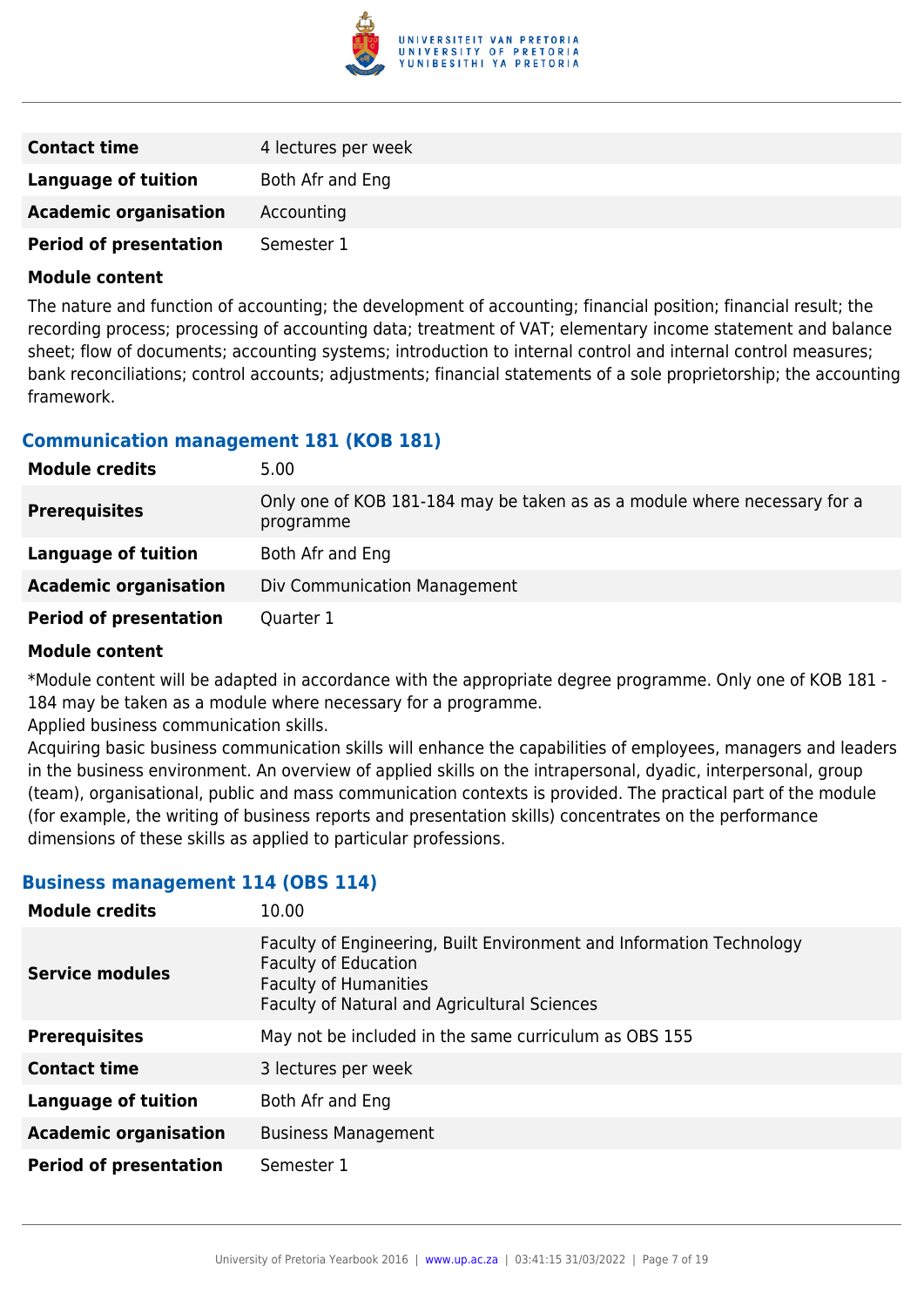

Introduction to business management as a science; the environment in which the enterprise operates; the field of business, the mission and goals of an enterprise; management and entrepreneurship. The choice of a form of enterprise; the choice of products and/or services; profit and cost planning for different sizes of operating units; the choice of location; the nature of production processes and the layout of the plant or operating unit. Introduction to and overview of general management, especially regarding the five management tasks: strategic management; contemporary developments and management issues; financial management; marketing and public relations. Introduction to and overview of the value chain model; management of the input; management of the purchasing function; management of the transformation process with specific reference to production and operations management; human resources management and information management; corporate governance and black economic empowerment (BEE).

#### **Business management 124 (OBS 124)**

| <b>Module credits</b>         | 10.00                                                                                                                                                                               |
|-------------------------------|-------------------------------------------------------------------------------------------------------------------------------------------------------------------------------------|
| <b>Service modules</b>        | Faculty of Engineering, Built Environment and Information Technology<br><b>Faculty of Education</b><br><b>Faculty of Humanities</b><br>Faculty of Natural and Agricultural Sciences |
| <b>Prerequisites</b>          | Admission to the examination in OBS 114                                                                                                                                             |
| <b>Contact time</b>           | 3 lectures per week                                                                                                                                                                 |
| Language of tuition           | Both Afr and Eng                                                                                                                                                                    |
| <b>Academic organisation</b>  | <b>Business Management</b>                                                                                                                                                          |
| <b>Period of presentation</b> | Semester 2                                                                                                                                                                          |

#### **Module content**

Responsible leadership and the role of a business in society. The nature and development of entrepreneurship; the individual entrepreneur and characteristics of South African entrepreneurs. Looking at the window of opportunity. Getting started (business start up). Exploring different routes to entrepreneurship: entering a family business, buying a franchise, home-based business and the business buyout. This semester also covers how entrepreneurs can network and find support in their environments. Case studies of successful entrepreneurs also South African entrepreneurs - are studied.

#### **Statistics 110 (STK 110)**

| <b>Module credits</b>      | 13.00                                                                                                                                                                               |
|----------------------------|-------------------------------------------------------------------------------------------------------------------------------------------------------------------------------------|
| <b>Service modules</b>     | Faculty of Engineering, Built Environment and Information Technology<br><b>Faculty of Education</b><br><b>Faculty of Humanities</b><br>Faculty of Natural and Agricultural Sciences |
| <b>Prerequisites</b>       | At least 5 (60-69%) in Mathematics in the Grade 12 examination. Candidates who<br>do not qualify for STK 110 must register for STK 113 and STK 123                                  |
| <b>Contact time</b>        | 1 tutorial per week, 1 practical per week, 3 lectures per week                                                                                                                      |
| <b>Language of tuition</b> | Both Afr and Eng                                                                                                                                                                    |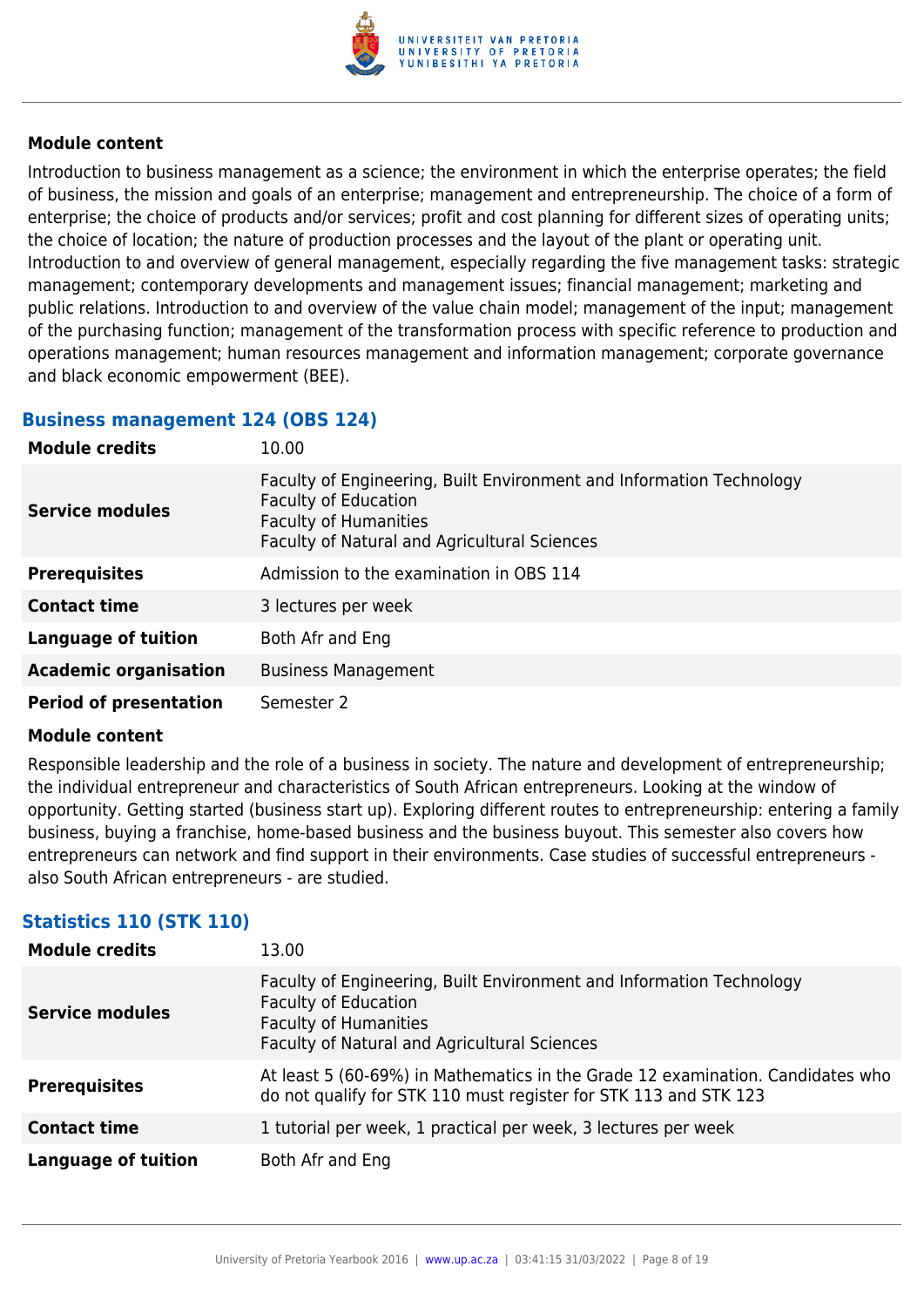

**Academic organisation** Statistics

**Period of presentation** Semester 1

#### **Module content**

Descriptive statistics:

Sampling and the collection of data; frequency distributions and graphical representations. Descriptive measures of location and dispersion.

Probability and inference:

Introductory probability theory and theoretical distributions. Sampling distributions. Estimation theory and hypothesis testing of sampling averages and proportions (one and two-sample cases). Identification, use, evaluation and interpretation of statistical computer packages and statistical techniques.

| <b>Module credits</b>         | 11.00                                                                                                       |
|-------------------------------|-------------------------------------------------------------------------------------------------------------|
| <b>Service modules</b>        | <b>Faculty of Education</b><br><b>Faculty of Humanities</b><br>Faculty of Natural and Agricultural Sciences |
| <b>Prerequisites</b>          | No prerequisites.                                                                                           |
| <b>Contact time</b>           | 1 tutorial per week, 1 practical per week, 3 lectures per week                                              |
| Language of tuition           | Both Afr and Eng                                                                                            |
| <b>Academic organisation</b>  | <b>Statistics</b>                                                                                           |
| <b>Period of presentation</b> | Semester 1                                                                                                  |

#### **Module content**

\*On its own, STK 113 and 123 will not be recognised for degree purposes, but exemption will be granted for STK 110.

Data operations and transformations:

Introductory concepts, the role of statistic, various types of data and the number system. Concepts underlying linear, quadratic, exponential, hyperbolic, logarithmic transformations of quantitative data, graphical representations, solving of equations, interpretations. Determining linear equations in practical situations. Characteristics of logarithmic functions. The relationship between the exponential and logarithmic functions in economic and related problems. Systems of equations in equilibrium. Additional concepts relating to data processing, functions and inverse functions, sigma notation, factorial notation, sequences and series, inequalities (strong, weak, absolute, conditional, double) and absolute values.

Descriptive statistics – Univariate:

Sampling and the collection of data, frequency distributions and graphical representations. Descriptive measures of location and dispersion. Introductory probability theory. Identification, use, evaluation and interpretation of statistical computer packages and statistical techniques.

The weekly one hour practical is presented during the last seven weeks of the semester.

### **Statistics 120 (STK 120)**

**Module credits** 13.00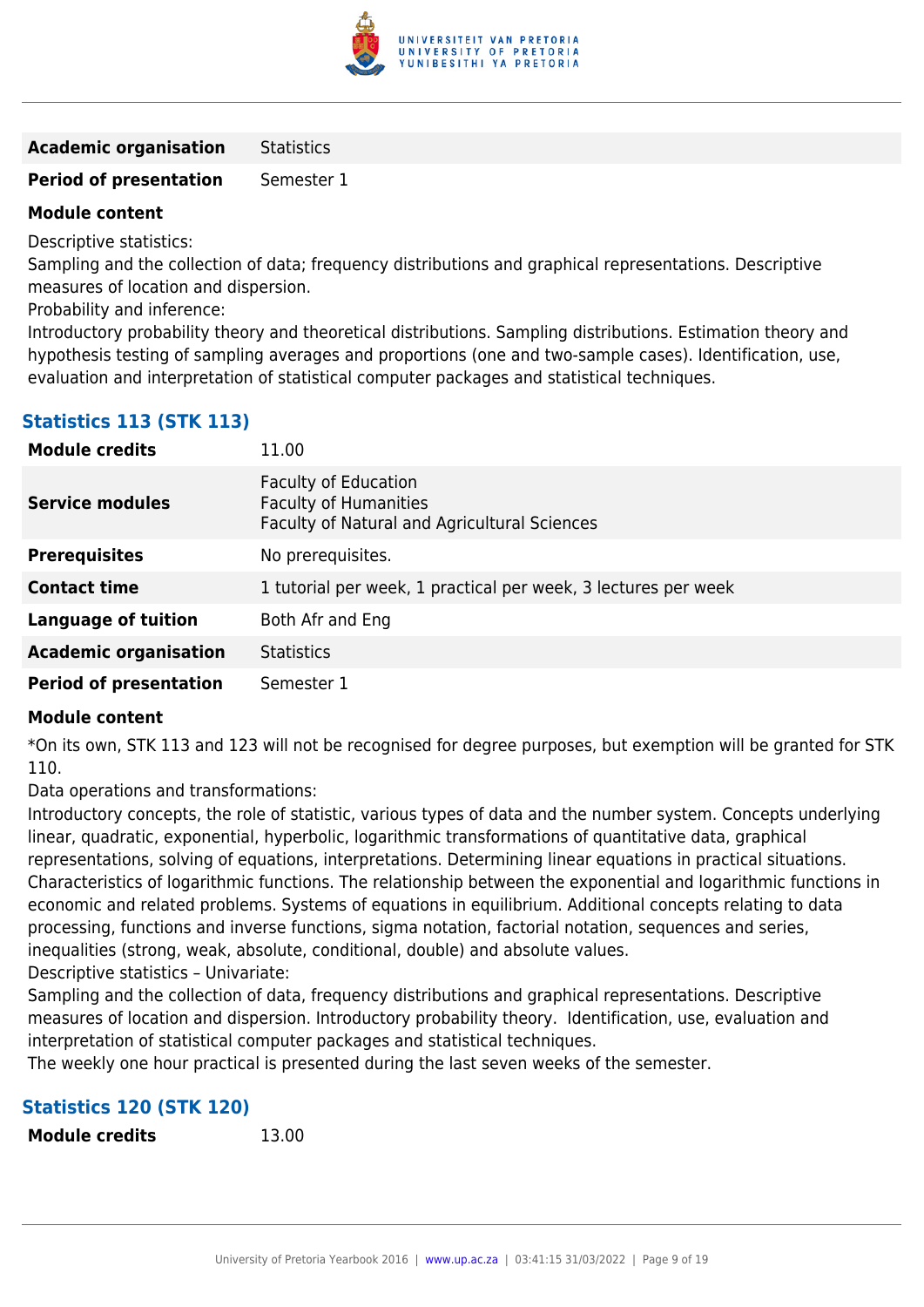

| <b>Service modules</b>        | Faculty of Engineering, Built Environment and Information Technology<br><b>Faculty of Education</b><br><b>Faculty of Humanities</b><br>Faculty of Natural and Agricultural Sciences |
|-------------------------------|-------------------------------------------------------------------------------------------------------------------------------------------------------------------------------------|
| <b>Prerequisites</b>          | STK 110 GS or both STK 113 GS and STK 123 GS or both WST 133 and WST 143 or<br>STK 133 and STK 143 or STK 133 and STK 143                                                           |
| <b>Contact time</b>           | 1 practical per week, 3 lectures per week, 1 tutorial per week                                                                                                                      |
| <b>Language of tuition</b>    | Both Afr and Eng                                                                                                                                                                    |
| <b>Academic organisation</b>  | <b>Statistics</b>                                                                                                                                                                   |
| <b>Period of presentation</b> | Semester 2                                                                                                                                                                          |

Multivariate statistics:

Analysis of variance, categorical data analysis, distribution-free methods, curve fitting, regression and correlation, the analysis of time series and indices.

Statistical and economic applications of quantitative techniques:

Systems of linear equations: drafting, matrices, solving and application. Optimisation; linear functions (two and more independent variables), non-linear functions (one and two independent variables). Marginal and total functions. Stochastic and deterministic variables in statistical and economic context: producers' and consumers' surplus, distribution functions, probability distributions, probability density functions. Identification, use, evaluation, interpretation of statistical computer packages and statistical techniques. This module is also presented as an anti-semester bilingual module.

#### **Statistics 123 (STK 123)**

| <b>Module credits</b>         | 12.00                                                                                                       |
|-------------------------------|-------------------------------------------------------------------------------------------------------------|
| <b>Service modules</b>        | <b>Faculty of Education</b><br><b>Faculty of Humanities</b><br>Faculty of Natural and Agricultural Sciences |
| <b>Prerequisites</b>          | <b>STK 113 GS</b>                                                                                           |
| <b>Contact time</b>           | 1 tutorial per week, 1 practical per week, 3 lectures per week                                              |
| <b>Language of tuition</b>    | Both Afr and Eng                                                                                            |
| <b>Academic organisation</b>  | <b>Statistics</b>                                                                                           |
| <b>Period of presentation</b> | Semester 2                                                                                                  |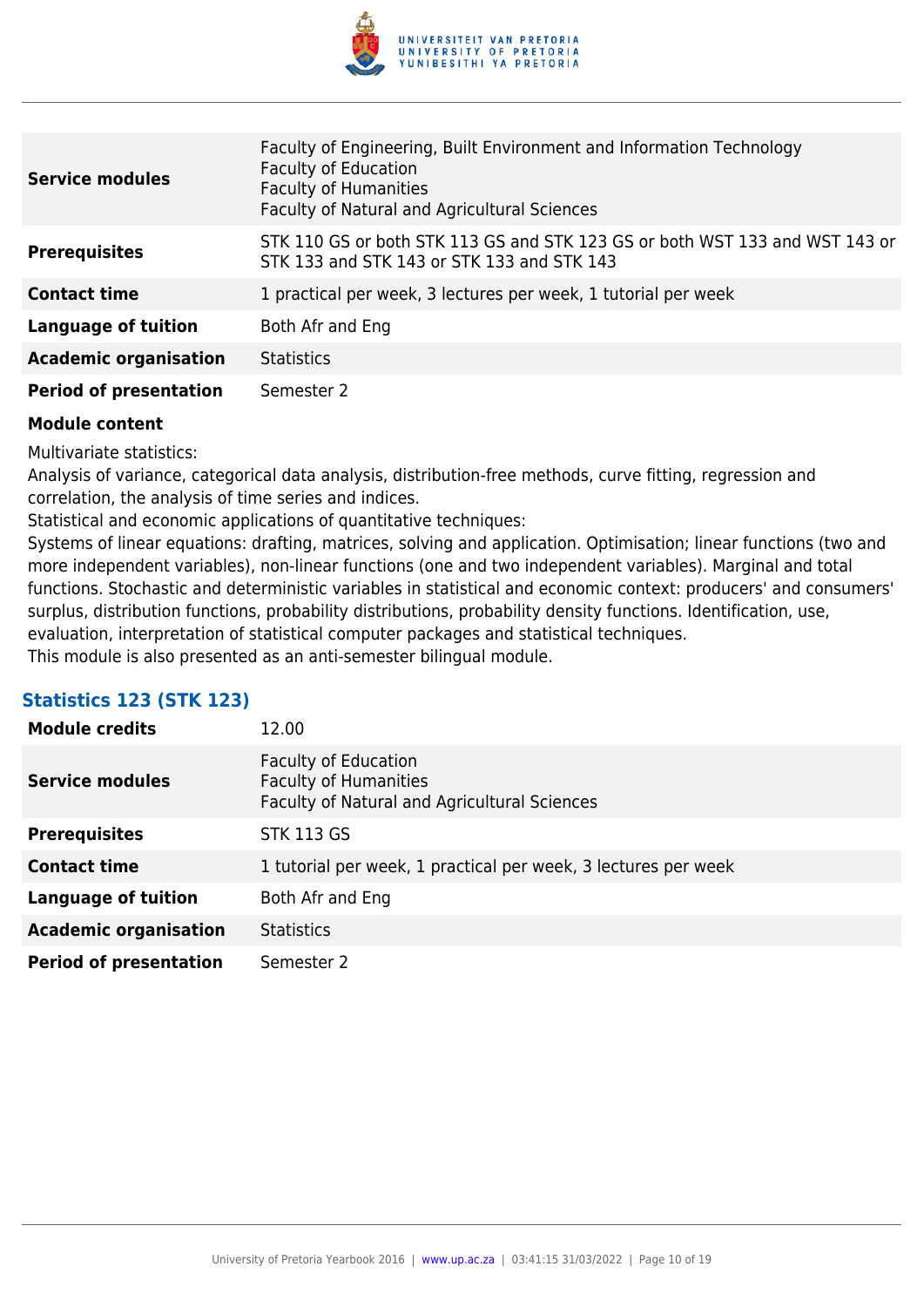

\*On its own, STK 113 and 123 will not be recognized for degree purposes, but exemption will be granted for STK 110.

Optimisation techniques with economic applications: Data transformations and relationships with economic applications, operations and rules, linear, quadratic, exponential, hyperbolic and logarithmic functions; systems of equations in equilibrium, system of linear inequalities, solving of linear programming problems by means of the graphical and extreme point methods. Applications of differentiation and integration in statistic and economic related problems: the limit of a function, continuity, rate of change, the derivative of a function, differentiation rules, higher order derivatives, optimisation techniques, the area under a curve and applications of definite integrals. Probability and inference: Theoretical distributions. Sampling distributions. Estimation theory and hypothesis testing of sampling averages and proportions (one-sample and two-sample cases). Identification, use, evaluation and interpretation of statistical computer packages and statistical techniques. The weekly one hour practical is presented during the last seven weeks of the semester.

#### **Financial accounting 122 (FRK 122)**

| <b>Module credits</b>         | 12.00                                                                                                                                  |
|-------------------------------|----------------------------------------------------------------------------------------------------------------------------------------|
| <b>Service modules</b>        | Faculty of Engineering, Built Environment and Information Technology<br>Faculty of Law<br>Faculty of Natural and Agricultural Sciences |
| <b>Prerequisites</b>          | FRK 111 GS or FRK 133, FRK 143                                                                                                         |
| <b>Contact time</b>           | 4 lectures per week                                                                                                                    |
| <b>Language of tuition</b>    | Both Afr and Eng                                                                                                                       |
| <b>Academic organisation</b>  | Accounting                                                                                                                             |
| <b>Period of presentation</b> | Semester 2                                                                                                                             |

#### **Module content**

Budgeting, payroll accounting, taxation – income tax and an introduction to other types of taxes, credit and the new Credit Act, insurance, accounting for inventories (focus on inventory and the accounting entries, not calculations), interpretation of financial statements.

#### **Marketing applications 122 (BEM 122)**

| <b>Module credits</b>         | 10.00                                                                                                                                                |
|-------------------------------|------------------------------------------------------------------------------------------------------------------------------------------------------|
| <b>Service modules</b>        | Faculty of Engineering, Built Environment and Information Technology<br><b>Faculty of Humanities</b><br>Faculty of Natural and Agricultural Sciences |
| <b>Prerequisites</b>          | <b>BEM 110 GS</b>                                                                                                                                    |
| Language of tuition           | Both Afr and Eng                                                                                                                                     |
| <b>Academic organisation</b>  | Marketing Management                                                                                                                                 |
| <b>Period of presentation</b> | Semester 2                                                                                                                                           |
|                               |                                                                                                                                                      |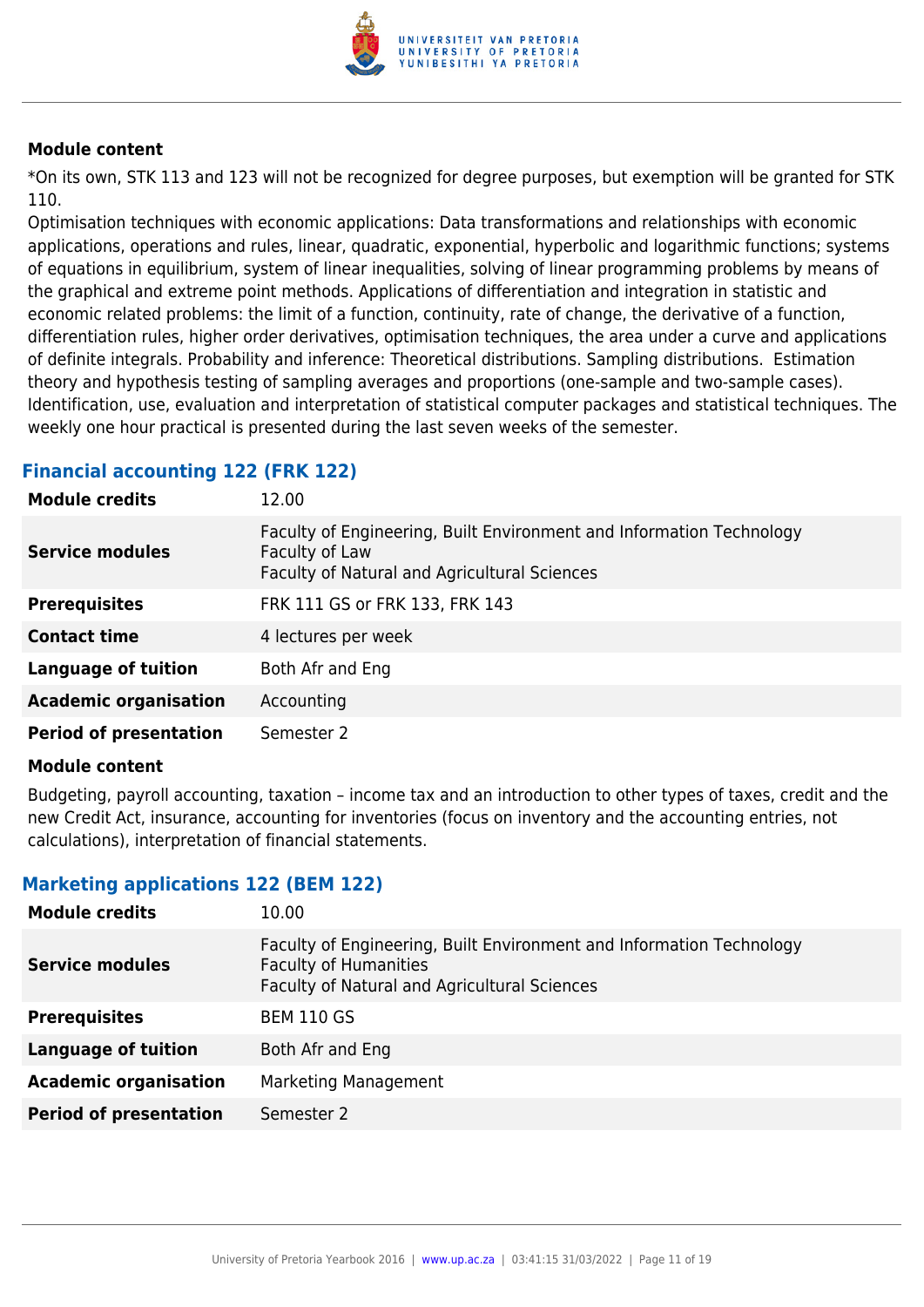

E-marketing, services marketing, not-for-profit marketing, business-to-business marketing, retailing, global marketing.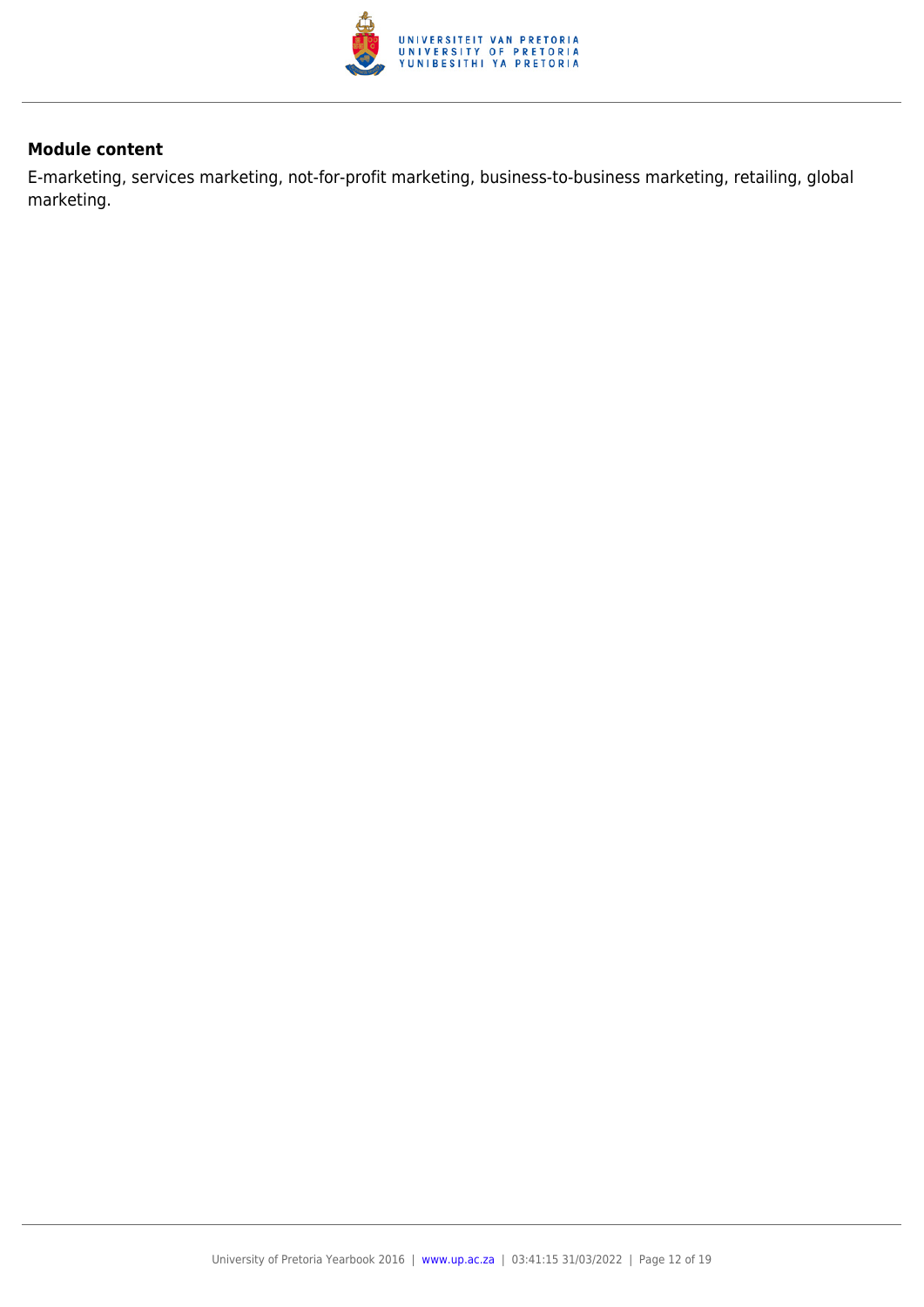

## Curriculum: Year 2

**Minimum credits: 138**

### **Fundamental modules**

#### **Introduction to moral and political philosophy 251 (FIL 251)**

| <b>Module credits</b>         | 10.00                                                                                                               |
|-------------------------------|---------------------------------------------------------------------------------------------------------------------|
| <b>Service modules</b>        | Faculty of Engineering, Built Environment and Information Technology<br>Faculty of Economic and Management Sciences |
| <b>Prerequisites</b>          | No prerequisites.                                                                                                   |
| <b>Contact time</b>           | 2 lectures per week                                                                                                 |
| <b>Language of tuition</b>    | Double Medium                                                                                                       |
| <b>Academic organisation</b>  | Philosophy                                                                                                          |
| <b>Period of presentation</b> | Quarter 2, 3 and 4                                                                                                  |

#### **Module content**

In this module students are equipped with an understanding of the moral issues influencing human agency in economic and political contexts. In particular philosophy equips students with analytical reasoning skills necessary to understand and solve complex moral problems related to economic and political decision making. We demonstrate to students how the biggest questions concerning the socio-economic aspects of our lives can be broken down and illuminated through reasoned debate. Examples of themes which may be covered in the module include justice and the common good, a moral consideration of the nature and role of economic markets on society, issues concerning justice and equality, and dilemmas of loyalty. The works of philosophers covered may for instance include that of Aristotle, Locke, Bentham, Mill, Kant, Rawls, Friedman, Nozick, Bernstein, Dworkin, Sandel, Walzer, and MacIntyre.

### **Core modules**

#### **Business law 210 (BER 210)**

| <b>Module credits</b>         | 16.00                                                                                                                                                               |
|-------------------------------|---------------------------------------------------------------------------------------------------------------------------------------------------------------------|
| <b>Service modules</b>        | Faculty of Engineering, Built Environment and Information Technology<br>Faculty of Economic and Management Sciences<br>Faculty of Natural and Agricultural Sciences |
| <b>Prerequisites</b>          | No prerequisites.                                                                                                                                                   |
| <b>Contact time</b>           | 2 lectures per week, 1 discussion class per week                                                                                                                    |
| <b>Language of tuition</b>    | Both Afr and Eng                                                                                                                                                    |
| <b>Academic organisation</b>  | Mercantile Law                                                                                                                                                      |
| <b>Period of presentation</b> | Semester 1                                                                                                                                                          |
| <b>Module content</b>         |                                                                                                                                                                     |

Basic principles of law of contract. Law of sales, credit agreements, lease.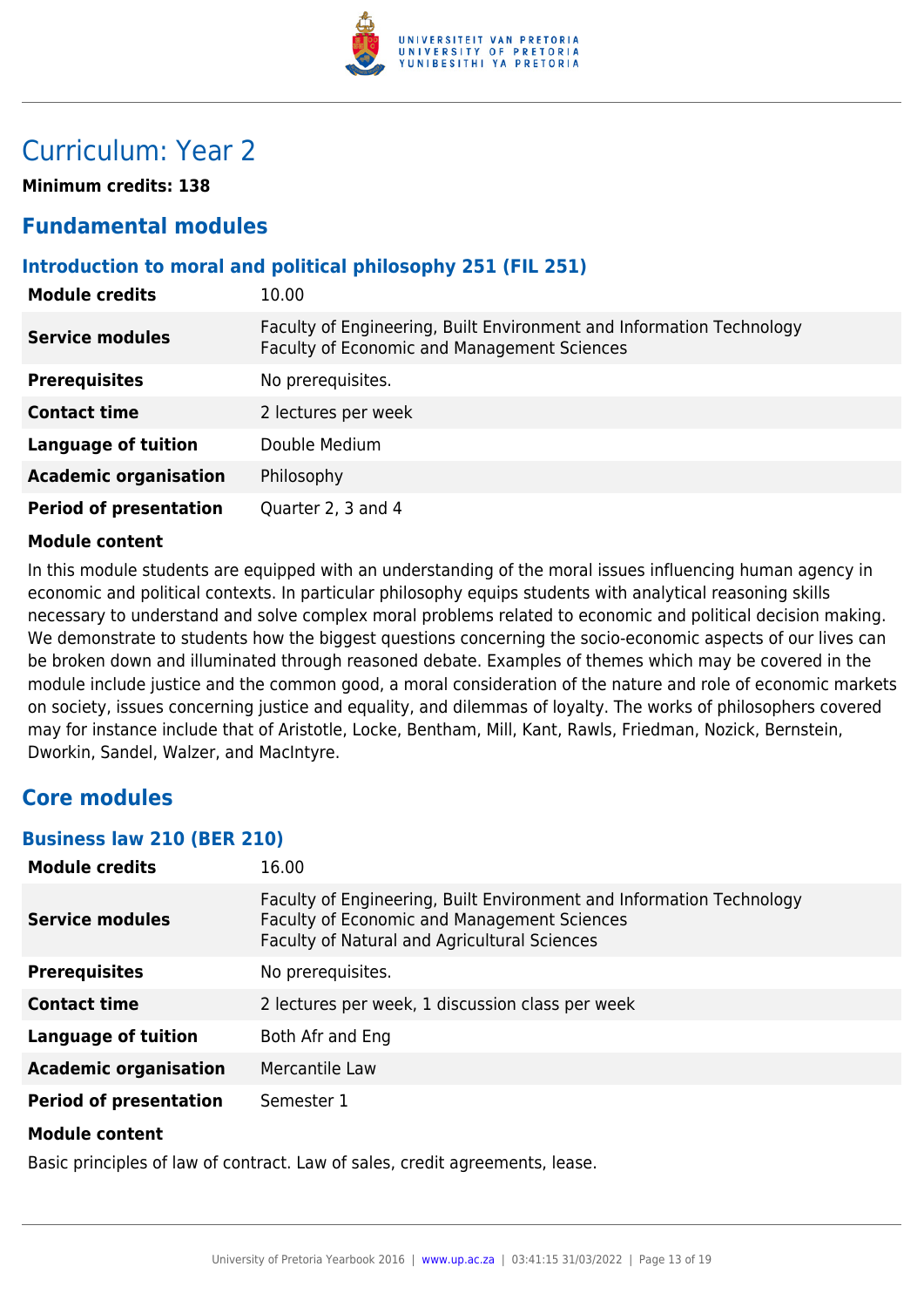

#### **Business management 210 (OBS 210)**

| <b>Module credits</b>         | 16.00                                                                                                                                               |
|-------------------------------|-----------------------------------------------------------------------------------------------------------------------------------------------------|
| <b>Service modules</b>        | Faculty of Engineering, Built Environment and Information Technology<br><b>Faculty of Education</b><br>Faculty of Natural and Agricultural Sciences |
| <b>Prerequisites</b>          | OBS 114 or 124 with admission to the examination in the other                                                                                       |
| <b>Contact time</b>           | 3 lectures per week                                                                                                                                 |
| Language of tuition           | Both Afr and Eng                                                                                                                                    |
| <b>Academic organisation</b>  | <b>Business Management</b>                                                                                                                          |
| <b>Period of presentation</b> | Semester 1                                                                                                                                          |

#### **Module content**

Logistics management

The role of logistics in an enterprise; definition and scope of customer service; electronic and other logistics information systems; inventory management; materials management with special reference to Japanese systems; management of the supply chain. Methods of transport and transport costs; types and costs of warehousing; electronic aids in materials handling; cost and price determination of purchases; organising for logistics management; methods for improving logistics performance.

#### **Business management 220 (OBS 220)**

| <b>Module credits</b>         | 16.00                                                                                                                                               |
|-------------------------------|-----------------------------------------------------------------------------------------------------------------------------------------------------|
| <b>Service modules</b>        | Faculty of Engineering, Built Environment and Information Technology<br><b>Faculty of Education</b><br>Faculty of Natural and Agricultural Sciences |
| <b>Prerequisites</b>          | OBS 114 or 124 with admission to the examination in the other                                                                                       |
| <b>Contact time</b>           | 3 lectures per week                                                                                                                                 |
| <b>Language of tuition</b>    | Both Afr and Eng                                                                                                                                    |
| <b>Academic organisation</b>  | <b>Business Management</b>                                                                                                                          |
| <b>Period of presentation</b> | Semester 2                                                                                                                                          |

#### **Module content**

Project management: Introduction

Project management concepts; needs identification; the project, the project manager and the project team; types of project organisations; project communication and documentation.

Planning and control: planning, scheduling and schedule control of projects; resource considerations and allocations; cost planning and performance evaluation.

#### **Financial management 212 (FBS 212)**

| <b>Module credits</b>  | 16.00                                                                |
|------------------------|----------------------------------------------------------------------|
| <b>Service modules</b> | Faculty of Engineering, Built Environment and Information Technology |
| <b>Prerequisites</b>   | FRK 111 and 121/122 or FRK 100 or FRK 101                            |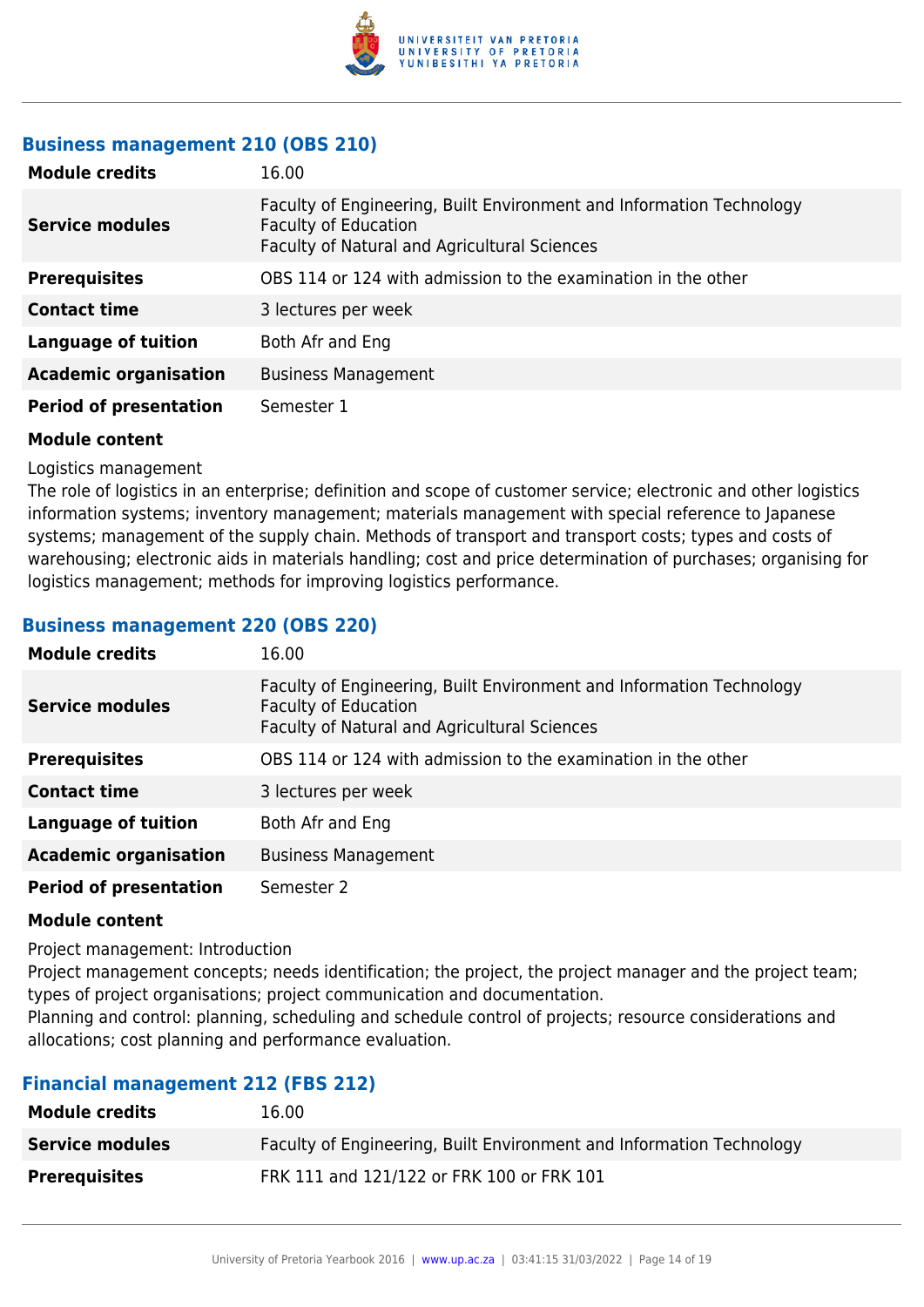

| <b>Contact time</b>           | 3 lectures per week         |
|-------------------------------|-----------------------------|
| Language of tuition           | Both Afr and Eng            |
| <b>Academic organisation</b>  | <b>Financial Management</b> |
| <b>Period of presentation</b> | Semester 1                  |

Role and environment of managerial finance; Financial statement analysis; Cash flow and financial planning; Time value of money; Risk and return. Capital investment decisions; Working capital management.

#### **Financial management 222 (FBS 222)**

| <b>Module credits</b>         | 16.00                                                                |
|-------------------------------|----------------------------------------------------------------------|
| <b>Service modules</b>        | Faculty of Engineering, Built Environment and Information Technology |
| <b>Prerequisites</b>          | FRK 111 and 122/121 or FRK 100 or FRK 101                            |
| <b>Contact time</b>           | 3 lectures per week                                                  |
| <b>Language of tuition</b>    | Both Afr and Eng                                                     |
| <b>Academic organisation</b>  | <b>Financial Management</b>                                          |
| <b>Period of presentation</b> | Semester 2                                                           |

#### **Module content**

Introduction to management accounting; Cost terms, concepts and classifications; Job-order costing; Process costing; Cost behaviour; Variable versus absorption costing; Cost-volume profit relationships; Budgeting.

#### **Consumer behaviour 212 (BEM 212)**

| <b>Module credits</b>         | 16.00                                                                                                                                                |
|-------------------------------|------------------------------------------------------------------------------------------------------------------------------------------------------|
| <b>Service modules</b>        | Faculty of Engineering, Built Environment and Information Technology<br><b>Faculty of Humanities</b><br>Faculty of Natural and Agricultural Sciences |
| <b>Prerequisites</b>          | <b>BEM 110 GS</b>                                                                                                                                    |
| <b>Contact time</b>           | 3 lectures per week                                                                                                                                  |
| <b>Language of tuition</b>    | Both Afr and Eng                                                                                                                                     |
| <b>Academic organisation</b>  | Marketing Management                                                                                                                                 |
| <b>Period of presentation</b> | Semester 1                                                                                                                                           |

#### **Module content**

Internal and external influencing factors of consumer behaviour, the consumer's decision process and application fields of consumer behaviour, consumerisms and social responsibility, buying behaviour of consumers in both product and service related industries, consumer psychology and the influence thereof on buying behaviour, psychology of pricing, influencing factors in consumer buying behaviour, the impact of various forms of marketing communication on buying behaviour.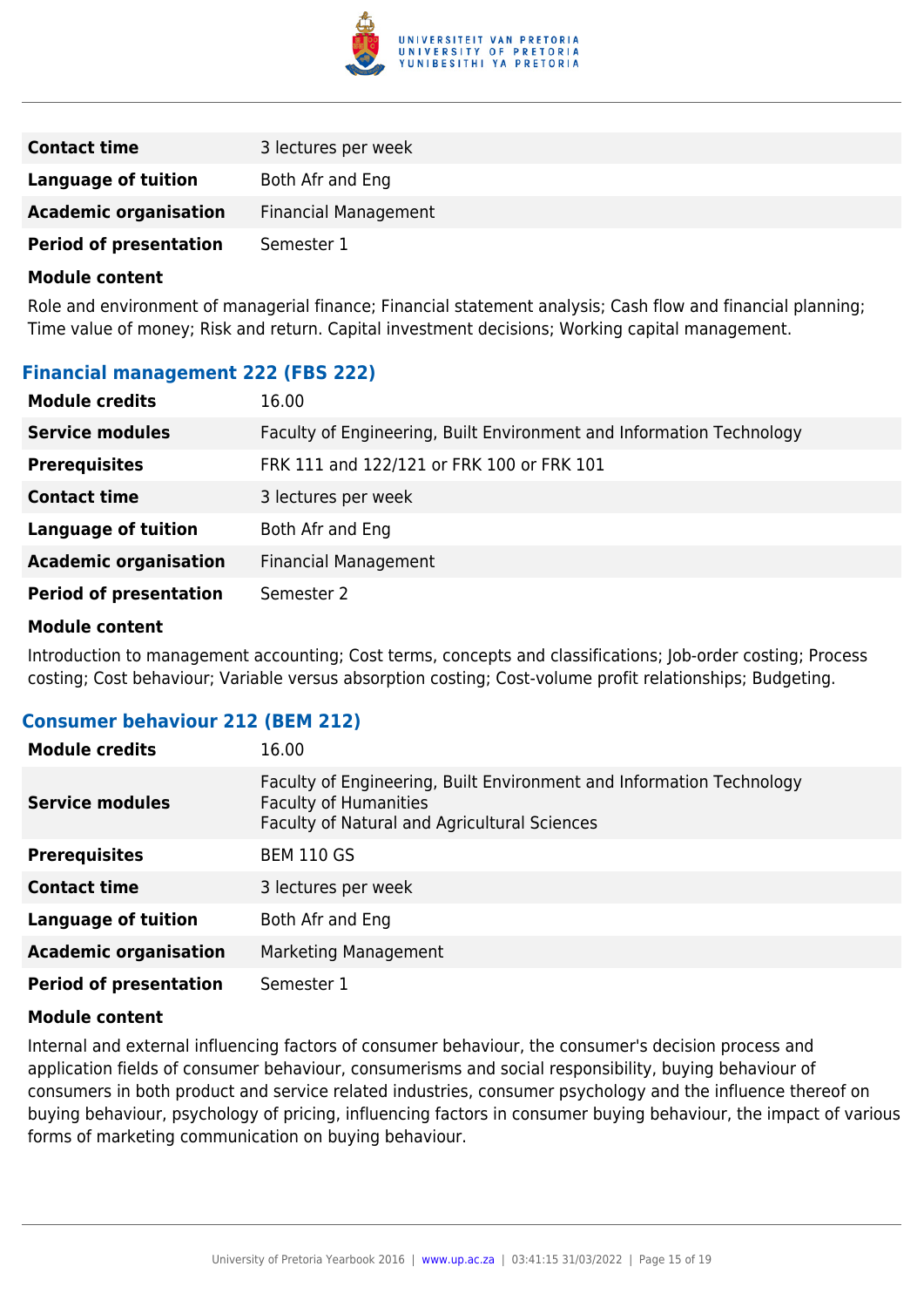

### **Integrated brand communications 224 (BEM 224)**

| <b>Module credits</b>         | 16.00                                                                                                                                                |
|-------------------------------|------------------------------------------------------------------------------------------------------------------------------------------------------|
| <b>Service modules</b>        | Faculty of Engineering, Built Environment and Information Technology<br><b>Faculty of Humanities</b><br>Faculty of Natural and Agricultural Sciences |
| <b>Prerequisites</b>          | <b>BEM 110 GS</b>                                                                                                                                    |
| <b>Contact time</b>           | 3 lectures per week                                                                                                                                  |
| <b>Language of tuition</b>    | Both Afr and Eng                                                                                                                                     |
| <b>Academic organisation</b>  | Marketing Management                                                                                                                                 |
| <b>Period of presentation</b> | Semester 2                                                                                                                                           |

#### **Module content**

Integrated brand communications approach, marketing communication planning, objectives and budgets for integrated marketing communications, principles and strategising of marketing communication elements, new media, the brand name communication process, marketing metrics and evaluation for marketing communication effectiveness.

#### **Market offering 256 (BEM 256)**

| <b>Module credits</b>         | 16.00                                                      |
|-------------------------------|------------------------------------------------------------|
| <b>Prerequisites</b>          | BEM 110 GS; Only for BCom (Marketing Management) students. |
| <b>Contact time</b>           | 2 lectures per week                                        |
| <b>Language of tuition</b>    | English                                                    |
| <b>Academic organisation</b>  | Marketing Management                                       |
| <b>Period of presentation</b> | Semester 2                                                 |

#### **Module content**

\*Only available to BCom (Marketing Management) students.

Integrated practical project: The development of a market offering.

New product/service development variables influencing new offerings to the market, product/service concept generation, identification of opportunities, evaluating the feasibility of a new product/service concept, pricing a new market offering, the development of a distribution strategy for a new market offering.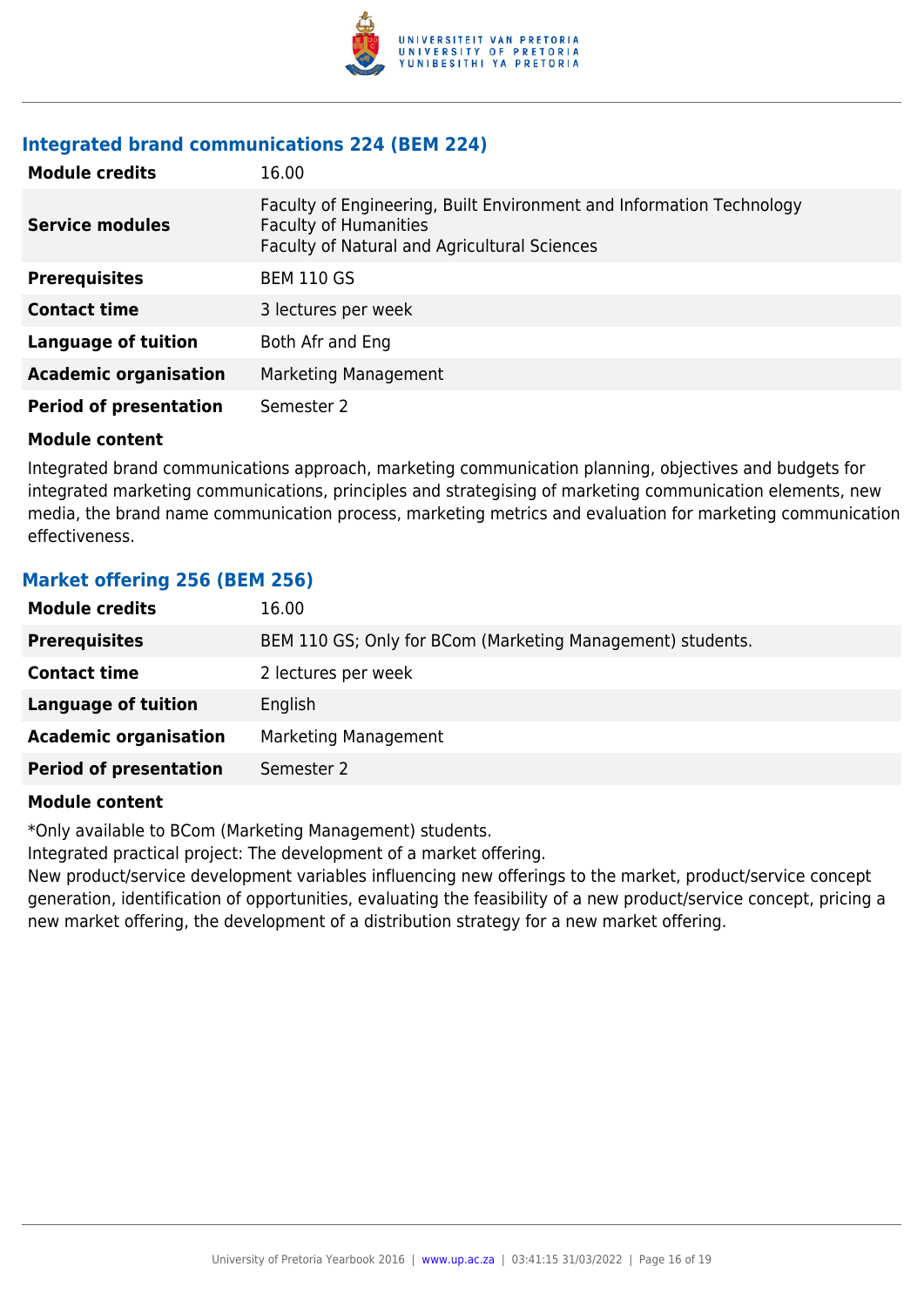

## Curriculum: Final year

**Minimum credits: 120**

### **Core modules**

#### **Marketing management 321 (BEM 321)**

| <b>Module credits</b>         | 20.00                                                                        |
|-------------------------------|------------------------------------------------------------------------------|
| <b>Service modules</b>        | <b>Faculty of Humanities</b><br>Faculty of Natural and Agricultural Sciences |
| <b>Prerequisites</b>          | <b>BEM 212</b>                                                               |
| <b>Contact time</b>           | 3 lectures per week                                                          |
| <b>Language of tuition</b>    | Both Afr and Eng                                                             |
| <b>Academic organisation</b>  | Marketing Management                                                         |
| <b>Period of presentation</b> | Semester 2                                                                   |

#### **Module content**

Strategic issues in marketing, strategic marketing, strategic analysis (market analysis, customer analysis, competitor analysis and internal analysis), market strategies (competitive strategies, strategies in the product life cycle and relationship building strategies) and strategy implementation and control.

#### **Integrated practical marketing project 356 (BEM 356)**

| <b>Module credits</b>         | 20.00                                                           |
|-------------------------------|-----------------------------------------------------------------|
| <b>Prerequisites</b>          | BEM 110, BEM 256; Only for BCom (Marketing management) students |
| <b>Contact time</b>           | 2 practicals per week, 2 lectures per week                      |
| <b>Language of tuition</b>    | English                                                         |
| <b>Academic organisation</b>  | Marketing Management                                            |
| <b>Period of presentation</b> | Quarter 2 and 3                                                 |

#### **Module content**

\*Only for BCom (Marketing management) students.

Students will be required to conduct a practical marketing audit and prepare a tactical marketing plan for a small to medium-sized organisation based on an integrated understanding of the marketing strategy variables. Students will complete the project in groups of four to six and will be required to present their plans in the form of a written report which will be assessed together with an oral presentation to the lecturer and representatives from the specific organisation.

#### **Business management 320 (OBS 320)**

| <b>Module credits</b>  | 20.00                                                                                               |
|------------------------|-----------------------------------------------------------------------------------------------------|
| <b>Service modules</b> | Faculty of Engineering, Built Environment and Information Technology<br><b>Faculty of Education</b> |
| <b>Prerequisites</b>   | OBS 114 or 124 with admission to the examination in the other                                       |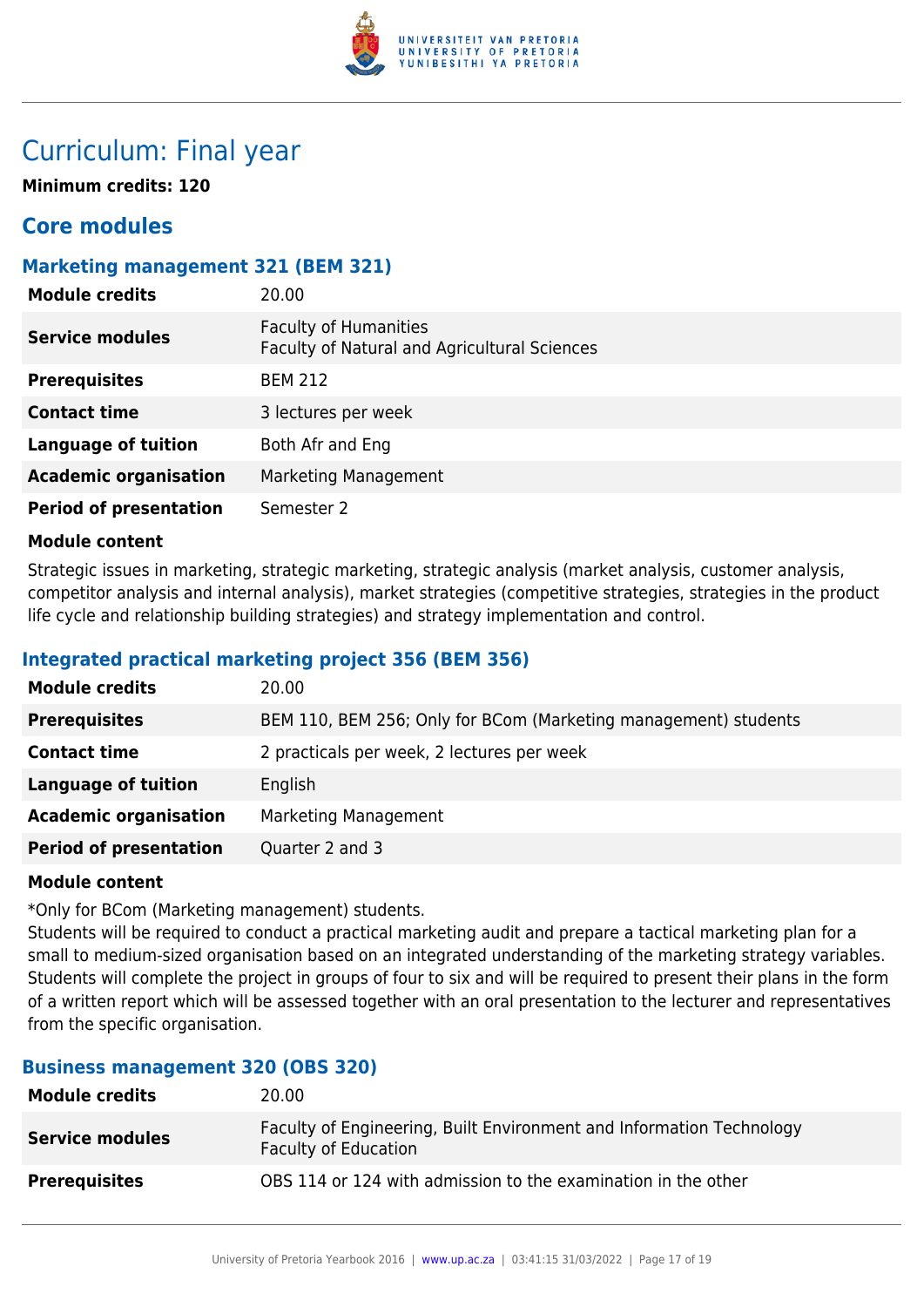

| <b>Contact time</b>           | 3 lectures per week        |
|-------------------------------|----------------------------|
| Language of tuition           | Both Afr and Eng           |
| <b>Academic organisation</b>  | <b>Business Management</b> |
| <b>Period of presentation</b> | Semester 2                 |

Strategic management analysis and formulation

Basic concepts; formulation of mission; policy and objectives; external evaluation of the business environment; internal evaluation of the enterprise; including intellectual assets; the formulation and development of a strategic plan.

Strategic management implementation

The role of management in strategy implementation; budgets as instrument in the implementation process; leading processes of change within enterprises; supporting policies, procedures and information systems for implementation in the various functional areas; evaluation and control of implementation.

#### **International business management 359 (OBS 359)**

| <b>Module credits</b>         | 20.00                                                                |
|-------------------------------|----------------------------------------------------------------------|
| <b>Service modules</b>        | Faculty of Engineering, Built Environment and Information Technology |
| <b>Prerequisites</b>          | OBS 114 or OBS 124 with admission to the examination in the other    |
| <b>Contact time</b>           | 2 lectures per week                                                  |
| <b>Language of tuition</b>    | Both Afr and Eng                                                     |
| <b>Academic organisation</b>  | <b>Business Management</b>                                           |
| <b>Period of presentation</b> | Semester 1                                                           |

#### **Module content**

Introduction to international management

International business management; the process of internationalisation; growth in international trade and investment; the evolution of multinational enterprises; management perspectives on international trade and international trade theories; international trade regulation; economic integration; the formation of trading blocks, and free-trade areas.

The international business environment

The cultural environment of international business; the political and legal environments as well as the economic environment of international business; the international monetary system; the foreign exchange market; and international capital markets.

#### **Marketing research 314 (BEM 314)**

| <b>Module credits</b>  | 20.00                                                                        |
|------------------------|------------------------------------------------------------------------------|
| <b>Service modules</b> | <b>Faculty of Humanities</b><br>Faculty of Natural and Agricultural Sciences |
| <b>Prerequisites</b>   | BEM 110; BEM 212 GS and STK 110                                              |
| <b>Contact time</b>    | 3 lectures per week                                                          |